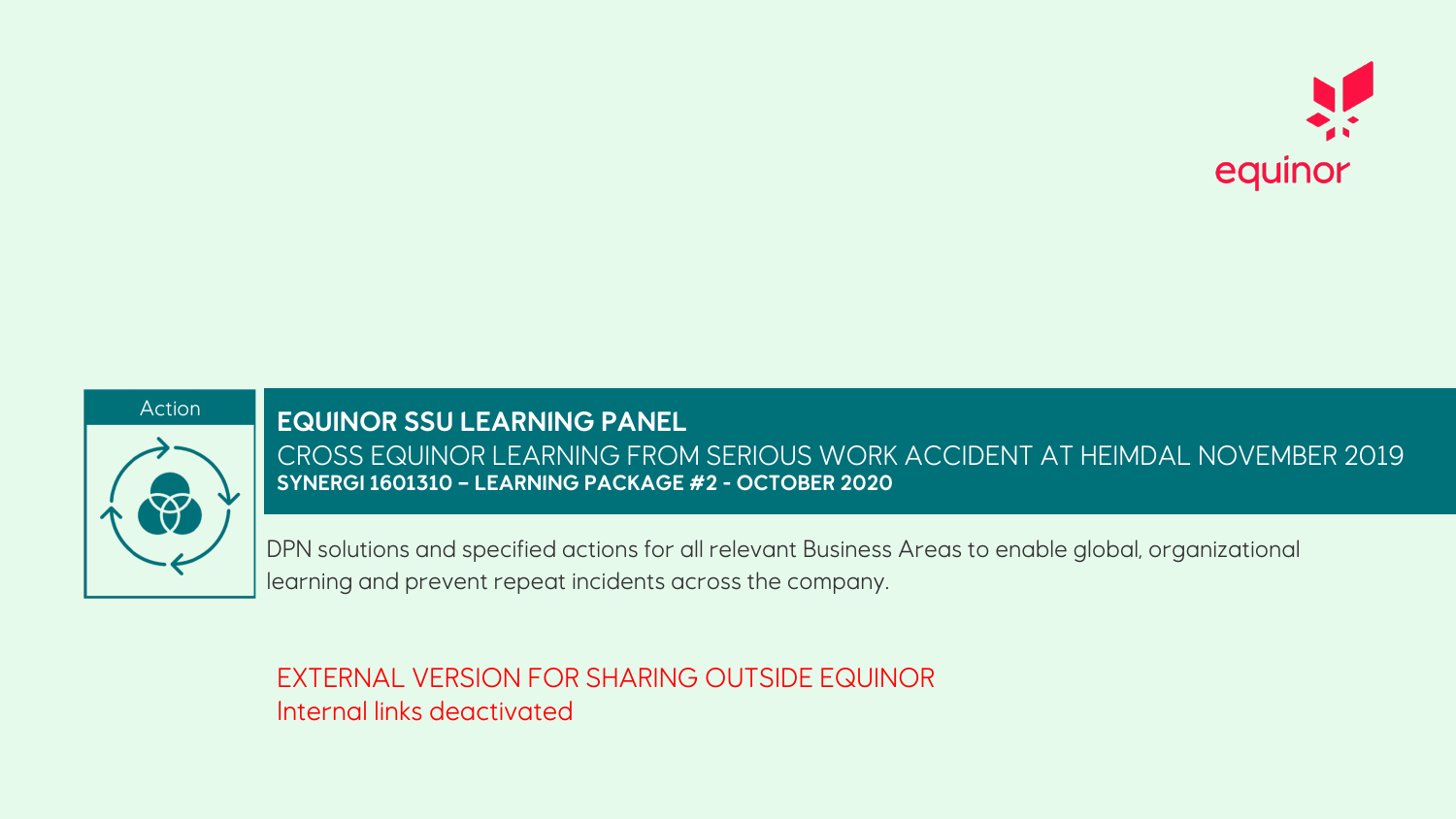

#### **EQUINOR SSU LEARNING PANEL** CROSS EQUINOR LEARNING FROM SERIOUS WORK ACCIDE **SYNERGI 1601310 – LEARNING PACKAGE #2 - OCTOBER 2020**

# WHAT this is ABOUT

In November 2019 there was a serious work accident at Two employees were seriously injured when a nitrogen The investigation of the incident has revealed weakness on investigation of the incident, DPN has developed solution

## WHAT you need to DO

• Review the shared material and consider relevance for

•Review and implement the relevant actions specified in

§Document the implementation of actions in Synergi

| Synergi 1601310 | Learning Package #1 | Safety Investigation One pager | <b>DPN</b> |
|-----------------|---------------------|--------------------------------|------------|
| Link            | Link                | Link                           |            |

2 | Equinor Learning Panel - Learning from accident - nitrogen cylinder explosion- external version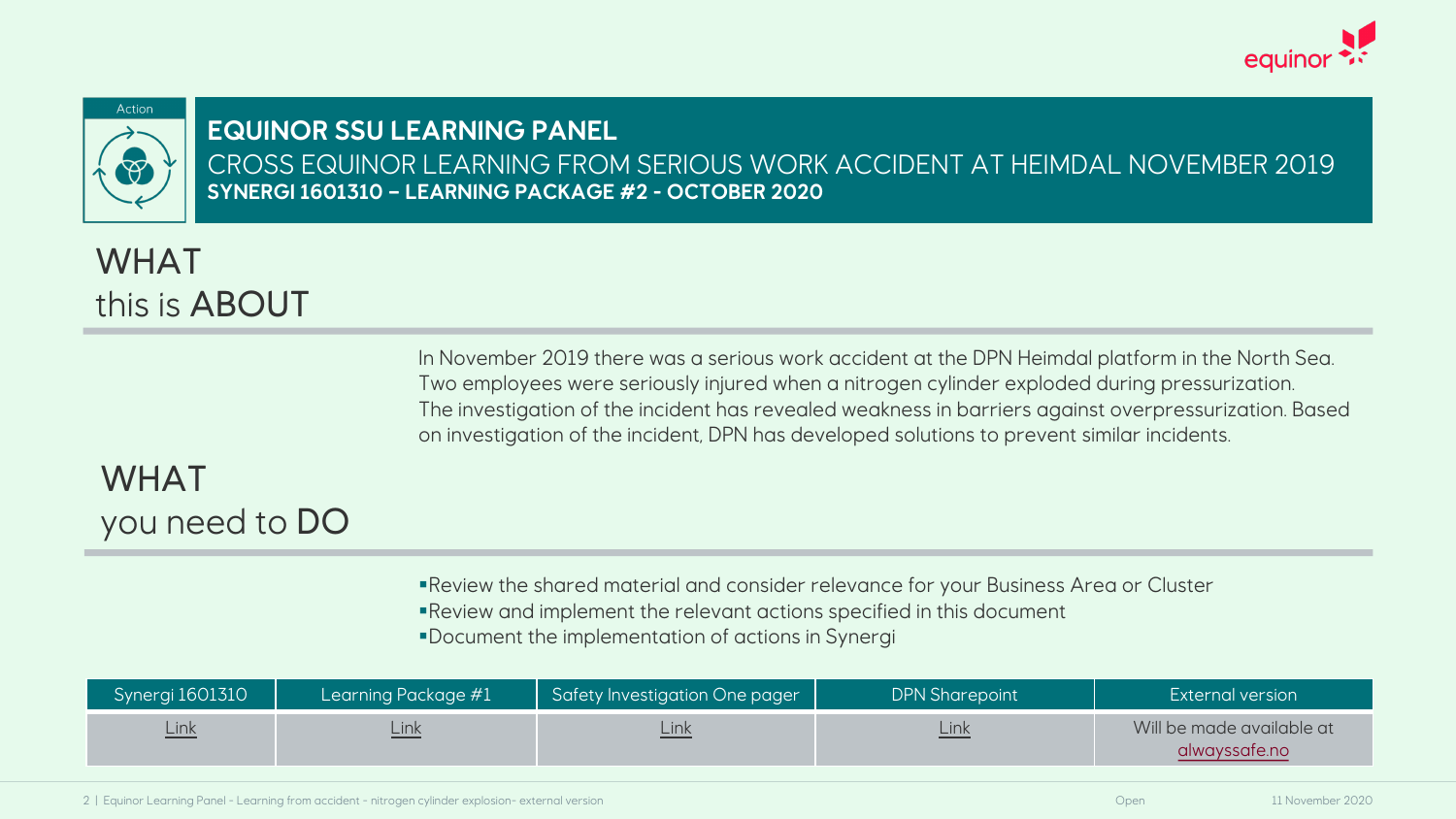

#### Simplified overview of causes and actions from the incident at Heimdal



3 | Equinor Learning Panel - Learning from accident - nitrogen cylinder explosion- external version

Open 11 November 2020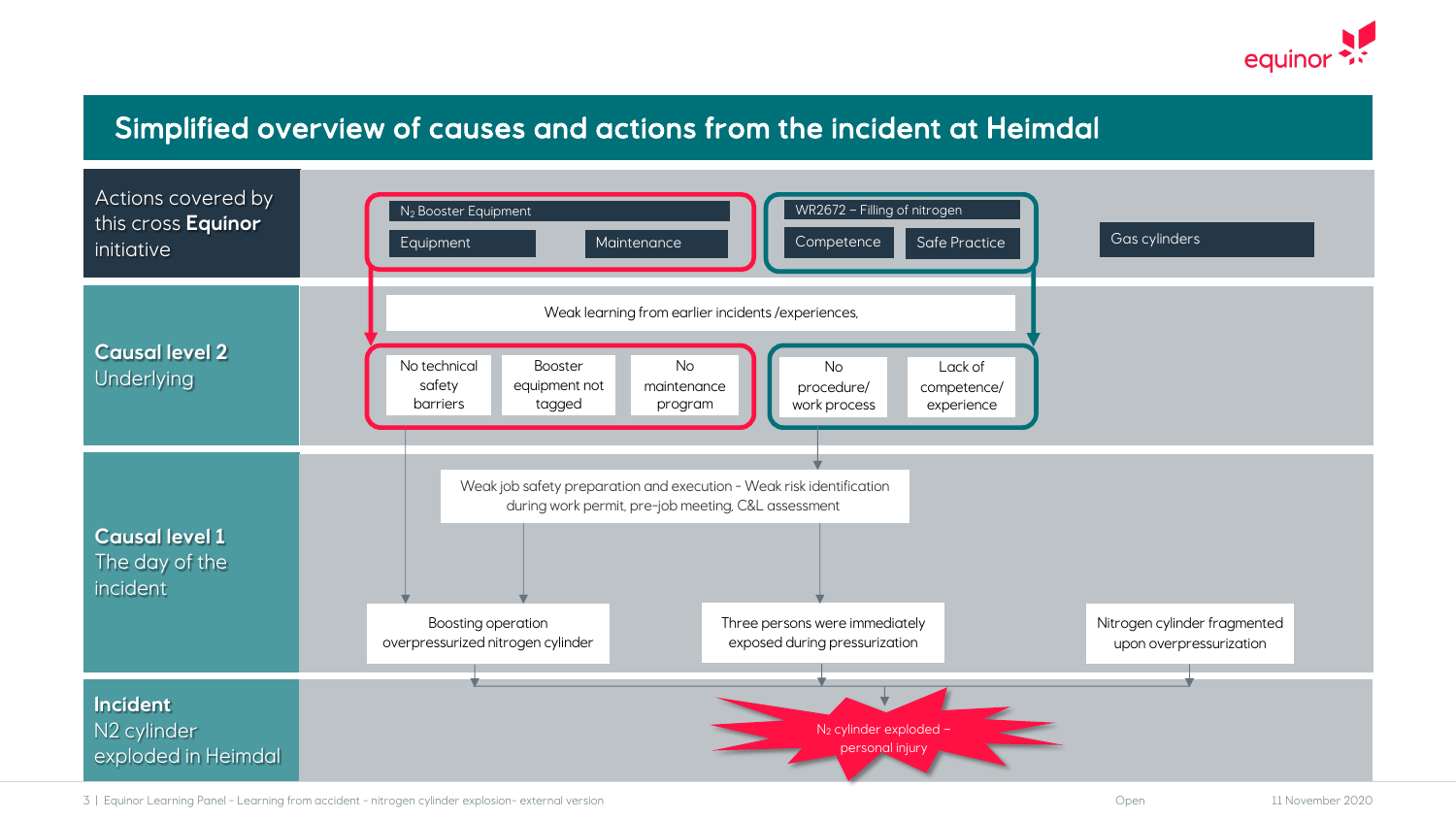

#### Initiatives across Equinor to prevent recurrence of the Heimdal incident

Target group: All business units and relevant discipline personnel involved in the task of nitrogen pressurization and use of booster pumps

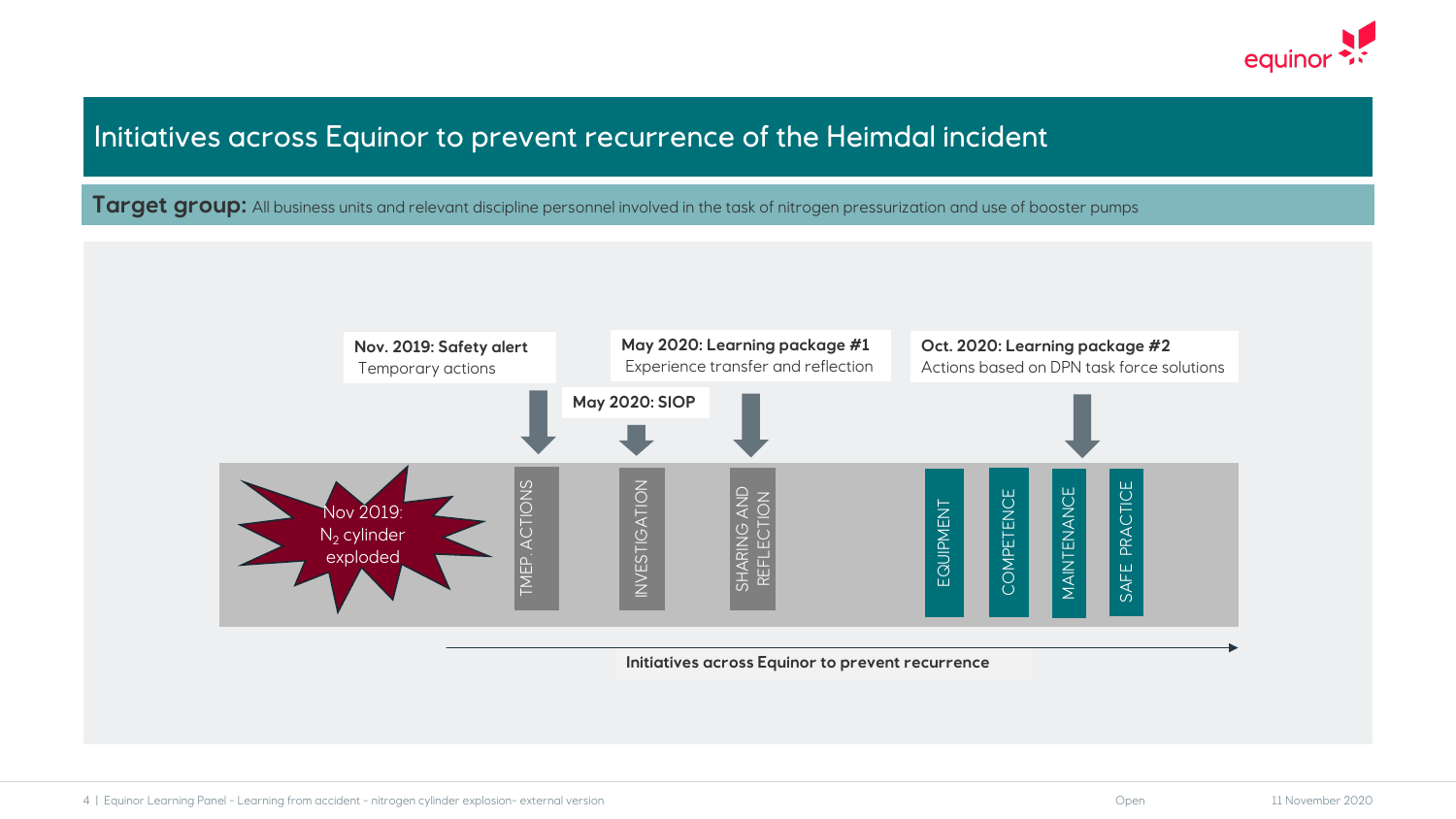# CONTENT

- **Introduction to the Equinor SSU Learnin**
- **Solutions developed by DPN**
- <u>Actions</u>
- **How to document the closing of the actions**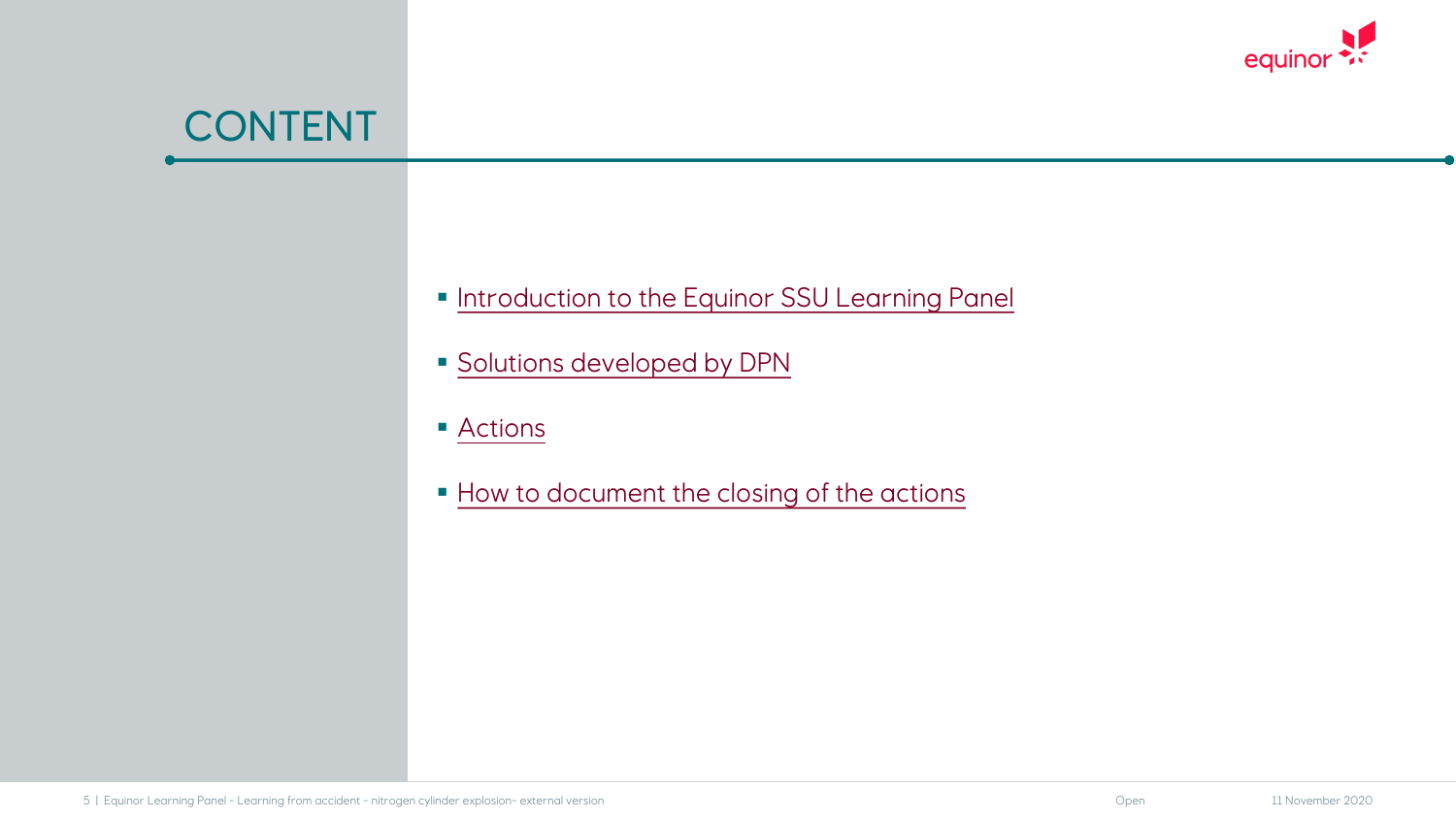





## The Equinor SSU Learning Panel

**Mandate to initiate sustainable, organizational learning measures across the company** based on experience from safety and security incidents.

**Provide a good basis for understanding**, deciding and implementing actions in the Business Areas.

**The Business Areas shall decide**, **implement and document** actions according to their responsibilities.



You make sure the learning happens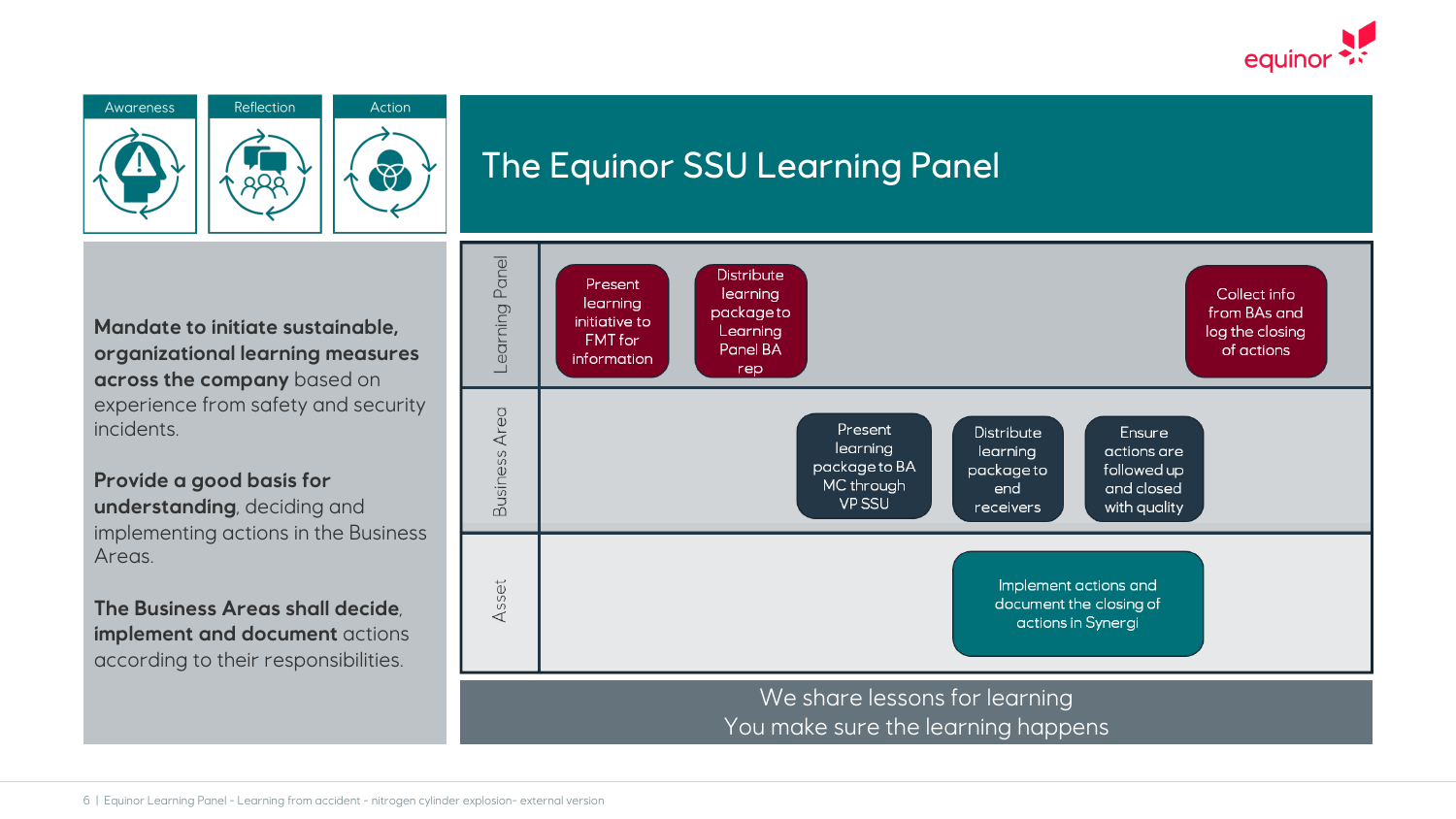### SOLUTIONS DEVELOPED BY DPN

| N <sub>2</sub> BOOSTER EQUIPMENT             | <b>Desired result:</b><br>Nitrogen booster equipment<br>equipped with safety barriers to<br>prevent overpressurization      | Solution developed by DPN:<br>Requirements for safety functions in nitrog<br>Recommended design with safety barriers<br>$\bullet$<br>Frame contracts established with three su<br>$\bullet$                                                                                |
|----------------------------------------------|-----------------------------------------------------------------------------------------------------------------------------|----------------------------------------------------------------------------------------------------------------------------------------------------------------------------------------------------------------------------------------------------------------------------|
| $N2$ BOOSTER EQUIPMENT<br><b>MAINTENANCE</b> | <b>Desired result:</b><br>Nitrogen booster equipment with<br>tag, associated documentation and<br>unit maintenance program. | Solution developed by DPN: LINK to description<br>Implement tag for all nitrogen booster equipme<br>interval:<br>• Functional test and calibrate safety valves a<br>• Overhaul the pump unit<br>• General condition control of all components                              |
| <b>SAFE PRACTICE</b><br>$\boxed{\mathbb{E}}$ | <b>Desired result:</b><br>Competence requirements and<br>safe work practice description<br>implemented.                     | Solution developed by DPN<br>WR2672 "Filling of nitrogen with or without the                                                                                                                                                                                               |
| <b>COMPETENCE</b>                            | <b>Desired result:</b><br>All personnel operating $N_2$ booster<br>equipment has necessary, verified<br>competence          | Solution developed by DPN:<br>Competence requirements for personnel pe<br>E-learning is under development (estimated<br>Competence role is available in CAMS-"Nitr<br>Competence role to be assigned to relevant                                                           |
| <b>GAS CYLINDERS</b>                         | <b>Desired result:</b><br>Gas cylinders are being inspected<br>and recertified according to<br>applicable regulations       | Solution developed by DPN: LINK to detailed a<br>Norwegian regulations related to pressure<br>All gas cylinders will be mapped<br>Based on cost-benefit evaluation it shall be<br>• For owned gas cylinders, dedicated mainter<br>cylinders and one for non-transportable. |

7 | Equinor Learning Panel - Learning from accident - nitrogen cylinder explosion- external version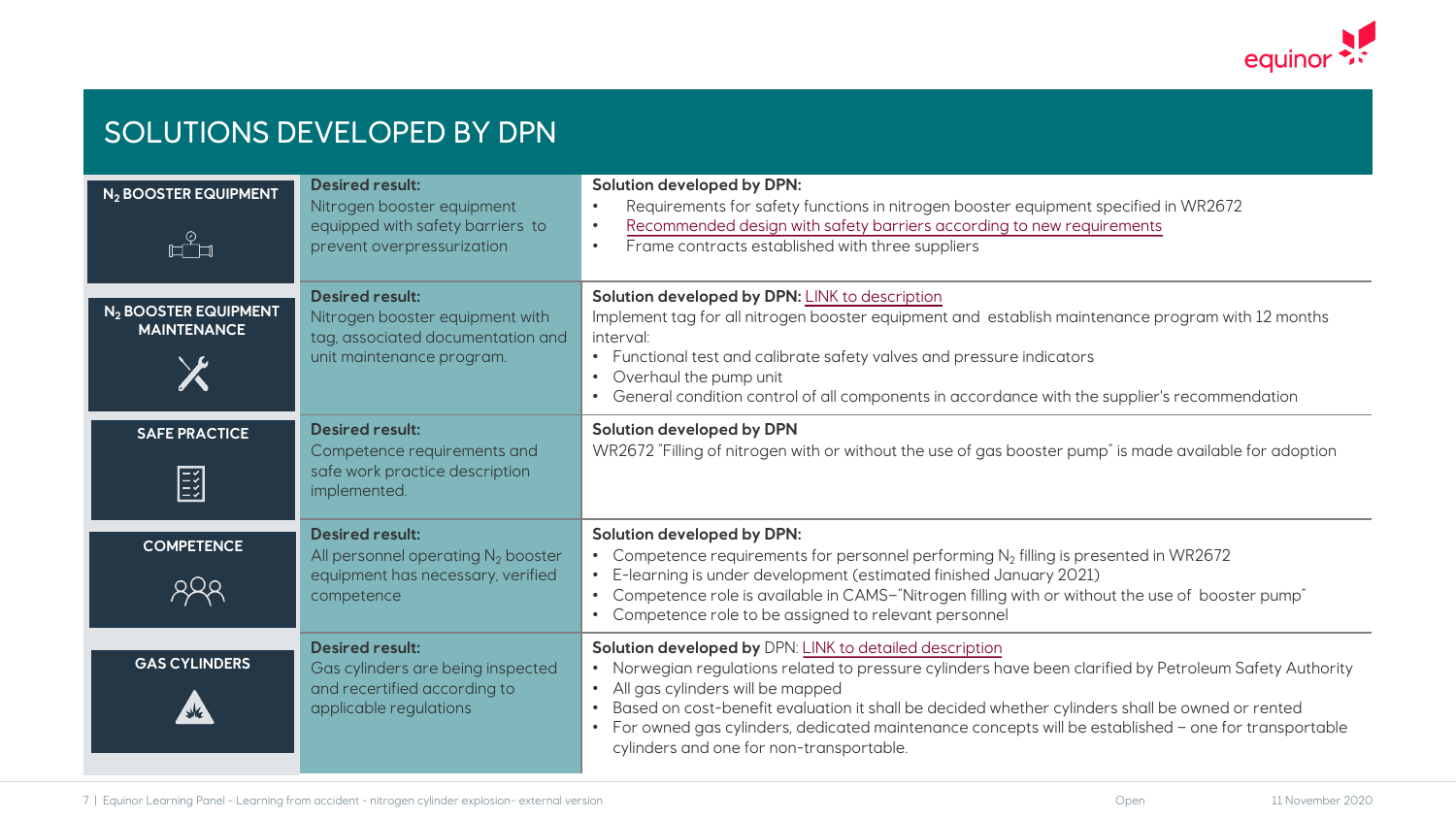

### WHAT YOU NEED TO DO – BUSINESS AREA/ CLUSTER ACTIONS (to be documented in Synergi)

| N <sub>2</sub> BOOSTER EQUIPMENT<br>rå                 | <b>Business Area / Business Cluster Actions</b>                                                                                                                                         | Closing criteria - when you can document                                                                                                         |
|--------------------------------------------------------|-----------------------------------------------------------------------------------------------------------------------------------------------------------------------------------------|--------------------------------------------------------------------------------------------------------------------------------------------------|
| N <sub>2</sub> BOOSTER EQUIPMENT<br><b>MAINTENANCE</b> | Adopt WR2672 Filling of nitrogen with and without the use of booster pump.                                                                                                              | WR adopted as is, or adopted with necessary local<br>adjustments.<br>Competence roles have been assigned to relevant<br>personnel.               |
| <b>SAFE PRACTICE</b><br>闓                              | Clarify regulations outside Norway related to the maintenance and certification<br>of gas cylinders. Ensure this forms the basis for relevant maintenance concepts<br>for gas cylinders | Description of relevant regulations established.<br>Any maintenance concepts for owned or rented cylinders<br>are based on relevant regulations. |
| <b>COMPETENCE</b>                                      | Share this learning material with relevant contractors/ suppliers in relevant<br>fora                                                                                                   | Solutions and actions are presented to relevant<br>contractors/suppliers                                                                         |
| <b>GAS CYLINDERS</b>                                   | Plan for "check-and-act" - activities to follow up the effect of implemented<br>actions.                                                                                                | Plan for "check-and act" activities has been established.                                                                                        |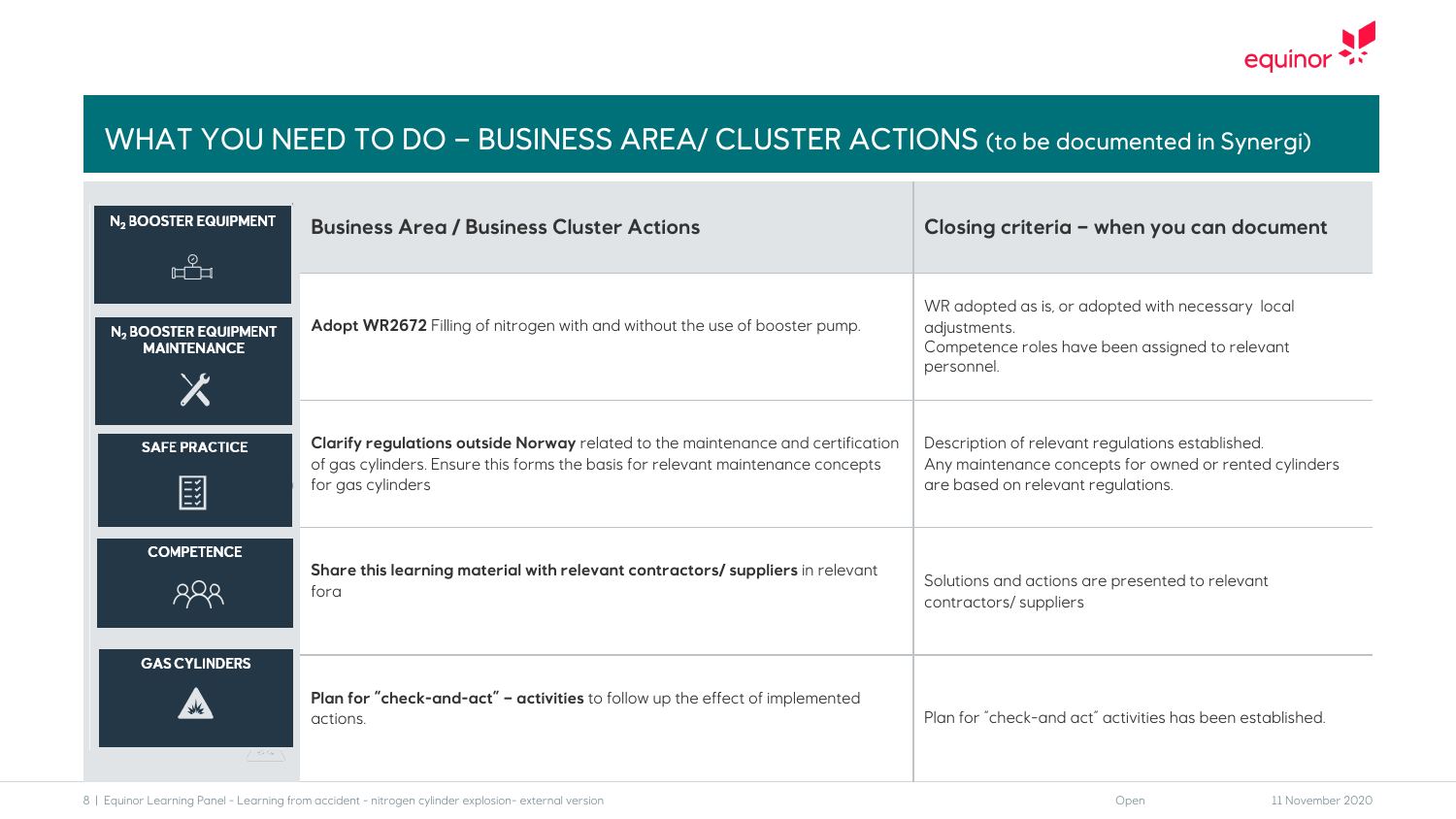### WHAT YOU NEED TO DO - ASS[ET LEVEL ACTIONS](https://alwayssafe.no/wp-content/uploads/2020/11/Tag-and-maintenance-program-for-mobile-nitrogen-gas-booster-pumps_Link3-external.pdf) (to be documented in Syntantics)

| N <sub>2</sub> BOOSTER EQUIPMENT                             | <b>Asset Level Actions</b>                                                                                                                                                                                                                                                                                                                                                                                                                                                                                                                 | <b>Closin</b>                                                        |
|--------------------------------------------------------------|--------------------------------------------------------------------------------------------------------------------------------------------------------------------------------------------------------------------------------------------------------------------------------------------------------------------------------------------------------------------------------------------------------------------------------------------------------------------------------------------------------------------------------------------|----------------------------------------------------------------------|
| ⊩≗<br>N <sub>2</sub> BOOSTER EQUIPMENT<br><b>MAINTENANCE</b> | Action 1: Modify/ replace N <sub>2</sub> booster equipment that does not meet<br>requirements for overpressure protection in WR2672<br>Map $N_2$ pumps owned by Equinor and contractors that do not meet<br>$\bullet$<br>requirements for overpressure protection.<br>Decide modification or changeout of equipment with shortcomings and<br>$\bullet$<br>document the conclusion - ref. Recommended design with safety<br>barriers according to new requirements<br>Perform modification according to requirements in WR2672<br>$\bullet$ | • All reli<br>evalud<br>All $N_2$<br>accor                           |
| <b>SAFE PRACTICE</b><br>国                                    | Action 2: Establish maintenance program for $N_2$ booster equipment<br>Ensure nitrogen booster equipment is tagged and that maintenance<br>program is established - ref. DPN recommended maintenance                                                                                                                                                                                                                                                                                                                                       | · Mainte<br>impler<br>other<br>· Includ                              |
| <b>COMPETENCE</b><br><b>GAS CYLINDERS</b>                    | Action 3: Ensure gas cylinders are inspected/ recertified<br>Map gas cylinders- register which are designed as transportable and<br>not<br>Decide whether cylinders shall be owned or rented<br>Establish inspection and recertification program for owned cylinders<br>Ensure rental company control/ follow up of certification dates<br>$\bullet$                                                                                                                                                                                       | All ga:<br>cylind<br>• All ow<br>and re<br>$\cdot$ It is er<br>dates |
|                                                              | Action 4: Consider the DPN solutions also for similar use of booster<br>pumps for other purposes                                                                                                                                                                                                                                                                                                                                                                                                                                           | • Relevo<br>impler                                                   |

9 | Equinor Learning Panel - Learning from accident - nitrogen cylinder explosion- external version